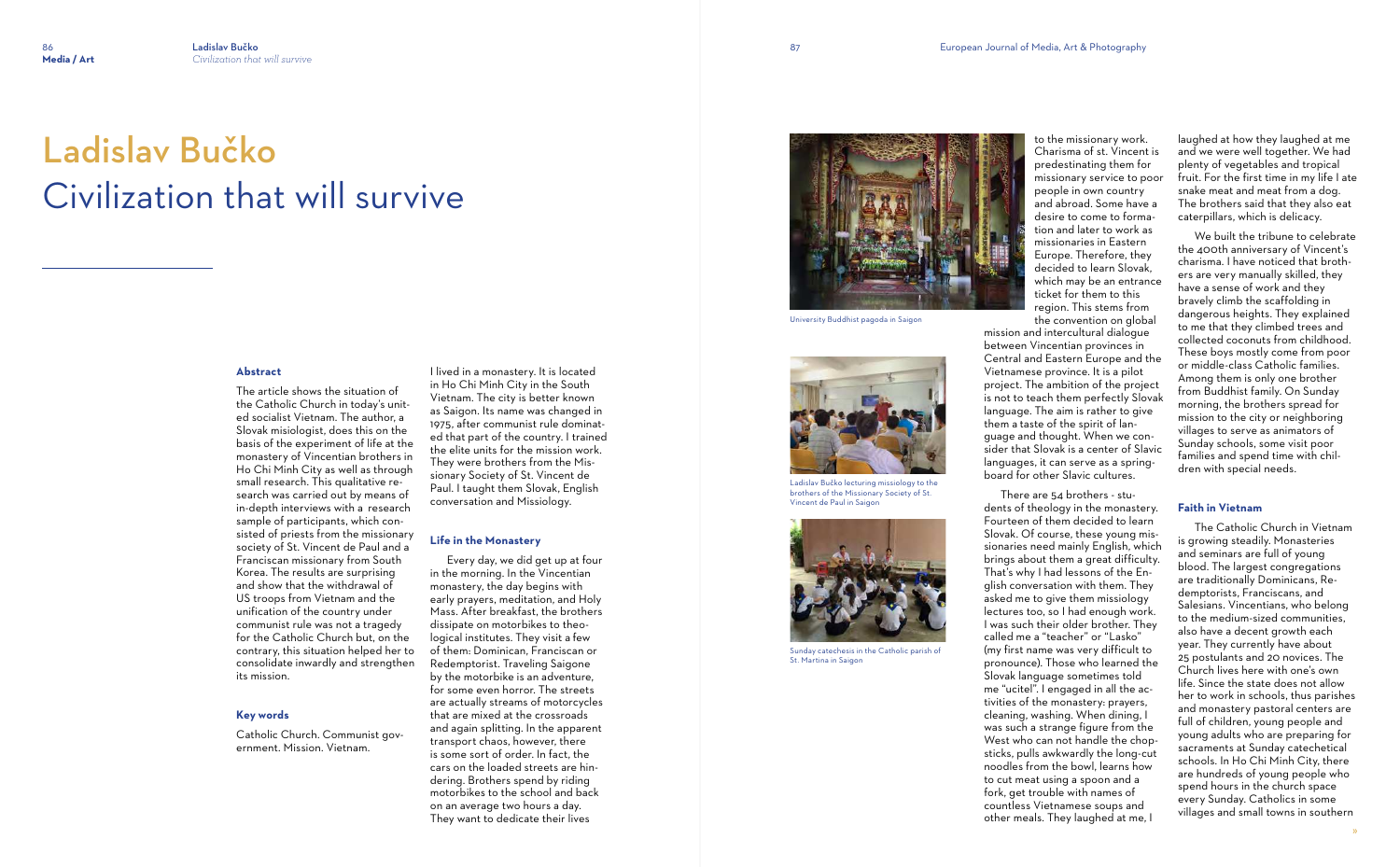Vietnam even make up a majority of the population. Protestant Christians are also present in Vietnam, albeit in a much smaller number. In recent years, however, they have seen a dynamic increase in membership. Their missionary activity focuses predominantly on members of ethnic minorities who live in the mountainous areas of Vietnam.

 The most numerous religion in Vietnam is a vague popular religion, which is a mixture of animism, cult of ancestral worship, Buddhism, Confucianism and Taoism (according to official statistics it has about 45% representation, but the number is hard to find). However, the state does not officially recognize it. The second is buddhism with about 20% of the population. Christianity presents about 8% (7% Catholics, 1% Protestants) and other smaller religious groups follow. Approximately 20% of the population can be included in the box "without confession". Vietnam has about 90 million people together. The two largest officially recognized religious groups, Christians and Buddhists, live in friendship and in some places even establish joint social and development projects.

### **Communist Regime and the Church**

 Generally speaking, Vietnamese Catholics do not like the Communist regime, as they still remember its tough anti-church policy after World War II, which lasted until the early nineties. The South Vietnamese people recall in particular 1975 when, after the departure of the US troops, the North Vietnamese army occupied the entire country, and the totalitarian government of the Communist Party was established. But Vietnamese Catholics do not have the ambition today to rebel against the Communist regime. Since the

early nineties, the regime has been more open and has enabled the local Catholic Church to breathe freer. It was the result of a more complex process of transformation of communist ruling ideology, which in the economic sphere resulted in a "socialist-oriented market economy". This path was inspired by Soviet and Chinese reforms. Nowadays, Vietnam is under pressure from China, which wants to dictate its political and economic orientation. Therefore, many Vietnamese do not maintain a positive affinity for present China, although Vietnamese culture is historically and substantially influenced by Chinese culture in particular.

#### **Interviews**

 I've had some interesting interviews on these topics with middle-aged and older priests or religious brothers.

The younger ones did not want to talk about politics. The older ones, however, shared with joy their opinions and experiences, even though they muffled their voices. Father Thu is a 70-year-old priest who spent nine years in prison (1976-85). Only in 1996 he could travel to the West for the first time. Since then he has visited more than 20 countries around the world where Vincentians are active. I asked him how he judged 1975, for some it was a year of national disaster. Without hesitation, he told me that the events

of 1975 he considered to be God's

grace. The war ended, the killing was over, there was peace, which was very necessary for the country. After the unification of Vietnam, the communist power put him to a jail because the state interested in the rectory house where he worked. Therefore they sent brothers in a prison, and the house was confiscated. When Father Thu was released, he had been feeling an injury and bitterness for several years against the Vietnamese communist government. After some time, however, he realized that the years spent in prison were blessing. He secretly served holy Masses there. Superintendents did not punish him by beating, but with hunger and various constraints. Despite all that he experienced, he thinks that the departure of the Americans, and therefore peace in Vietnam, was a blessing. Otherwise, the war could last for years with a lot

of victims on both sides.

 Currently, the Church can live and work in Vietnam, although under the control of the government. However, the Church in Vietnam did not split up to the official part collaborating with the Communist government and underground part faithful to Rome as it happened in China or partly in the former Czechoslovakia. The Church is an institution on a nationwide level that holds autonomy and the state respects it to a certain extent. As Father Tninh (46 years) confirmed to me, compared with the majority Buddhist community, which is divided into a part subject to and co-operating with the state power and an independent part, the Church in Vietnam is united and autonomous.

 An educated and large-minded father Gerard, seventy-two-yearsold man who has been in high function for six years in the Roman curia, told me in beautiful English that thanks to the communist regime, the

Catholic Church in Vietnam woke up and revived. Before the communist revolution, the Church in Vietnam was elite and rich. Motivation for priesthood or a life in religious order has often been conditioned by a desire to have a comfortable, secure and carefree life. Paradoxically today, under communist rule, the Church is much more lively, more viable and more spiritual. Motivation for entry into the religious order and priesthood is more authentic, although also today some of the adepts are motivated by the high social status that the priests still have in Vietnam.

 Here is confirmed the historical paradigma that the Church is developing spiritually during the period of oppression. Faith of many is much more true than in times of prosperity and luxury. This paradigm was also acknowledged by sister Zenobia, a 58-years Franciscan missionary from South Korea who has been working in Vietnam for the last 5 years. She is a graduate of missiology studies at Urban University in Rome with more than 20 years missionary experience in Kenya and Mexico. She speaks about the rise of the Church in Vietnam even though she criticizes Church traditionalism in its formal life and she would expected a more flexible response of the Church's missionary methods to the challenges of a secularized and globalized world. On the other hand, she likes that the changes in the Vietnamese Church take place gradually and not through a skip, as was the case in Korea, where the Church got into the crisis under presure of rapid growth of the material wealth. According to her, the communist government is paradoxically and unknowingly a protector of these gradual changes, which she sees as a positive side of the situation of the local church.



Composition of stone sculptures hewed from natural stone in the country near Dalat in the central Vietnam



Charity tailoring at the Monastery of Daughter of Charity of st Vincent de Paul in Dalat, where deaf women work

### A character from Vietnamese national mythology





Former Catholic parish house in Dalat; the metal communist star hides a stone cross



The church at the Catholic center of spiritual retreat on the height of Dalat